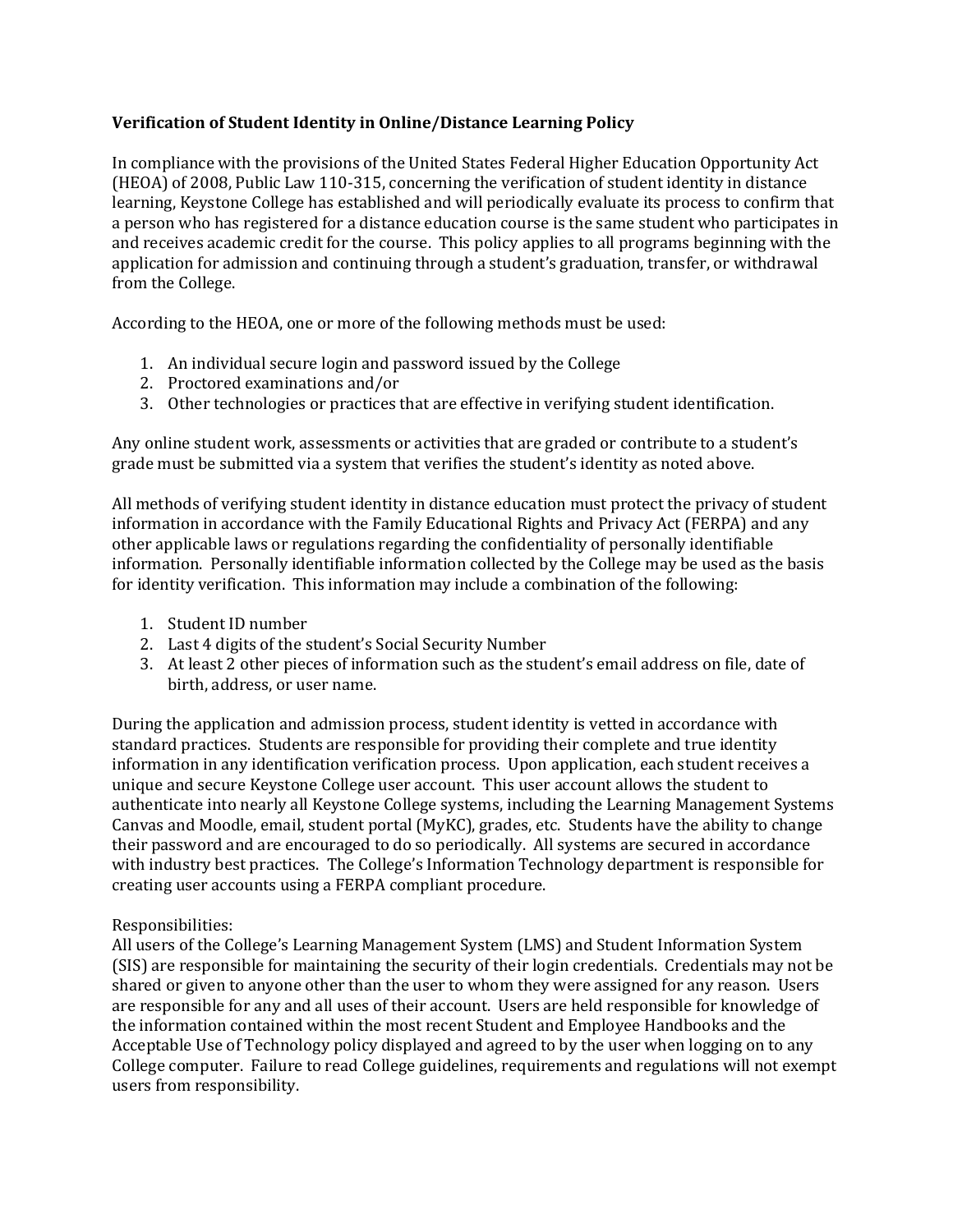Faculty teaching courses through distance education methods hold primary responsibility for ensuring that students comply with the College's identity verification policy. As technology and personal accountability are not absolute in determining a student's identity, faculty members are encouraged to design courses that use assignments and evaluations that support academic integrity.

The Provost/Vice President for Academic Affairs is responsible for ensuring compliance with this policy and that department chairs and program coordinators are informed of any change in the policy in a timely fashion. Department chairs are expected to ensure that faculty within their departments remain in compliance. Instructors teaching courses through distance education methods are responsible to ensure that their individual courses comply. If necessary, the Provost/Vice President for Academic Affairs may address non-compliance through established methods.

Both the College's Office of Admissions and the Office of the Registrar maintain student biographic, demographic, admission, and enrollment records in the College's SIS. Access to this information requires valid College network credentials, in addition to authorization controls within the LMS and/or SIS.

All students participating in distance education courses offered by Keystone College must log in to their course sites using their Keystone College account credentials. This secure login is a student's only means of access to the LMS. Students are registered in their courses through the SIS, which transmits registration information directly into the LMS without any action on the part of students, faculty, or staff beyond the regular registration process. Only duly registered students and the instructor of record appear on the roster of any distance education course. Furthermore, every action within a course site registers on the extensive tracking features of the LMS, which track each user in terms of time and duration of the action and part of the site involved, even if there is no posting by the students. In the LMS, the email system, and other applicable systems, students can associate a photo with their account, allowing for visual identification of the student. Technology for live audio and/or visual communication, which can be helpful in verifying student identity, is also available for faculty, staff, and students. Faculty can view official ID photo images of students as part of their class rosters in the SIS.

Plagiarism detection tools are available to help determine the identity of those who submit the work. Exams can require a passcode as offered to students by the instructor. Users may not create their own courses or accounts, ensuring that only those with valid user accounts may access the system and that users may only access resources designated to their user accounts.

Keystone College does not charge a fee for student identity verification.

Sources consulted in developing this policy:

[https://www.strose.edu/campus-offices/its/about-its/policies/verification-of-student-identity-in](https://www.strose.edu/campus-offices/its/about-its/policies/verification-of-student-identity-in-online-learning/)[online-learning/](https://www.strose.edu/campus-offices/its/about-its/policies/verification-of-student-identity-in-online-learning/)

[https://www.nyit.edu/policies/verification\\_of\\_student\\_identity\\_for\\_online\\_distance\\_learning](https://www.nyit.edu/policies/verification_of_student_identity_for_online_distance_learning)

[https://www.cuny.edu/wp-content/uploads/sites/4/page-assets/academics/accreditation](https://www.cuny.edu/wp-content/uploads/sites/4/page-assets/academics/accreditation-support/Student-Identity-Verification-in-Distance-and-Correspondence-Education.pdf)[support/Student-Identity-Verification-in-Distance-and-Correspondence-Education.pdf](https://www.cuny.edu/wp-content/uploads/sites/4/page-assets/academics/accreditation-support/Student-Identity-Verification-in-Distance-and-Correspondence-Education.pdf)